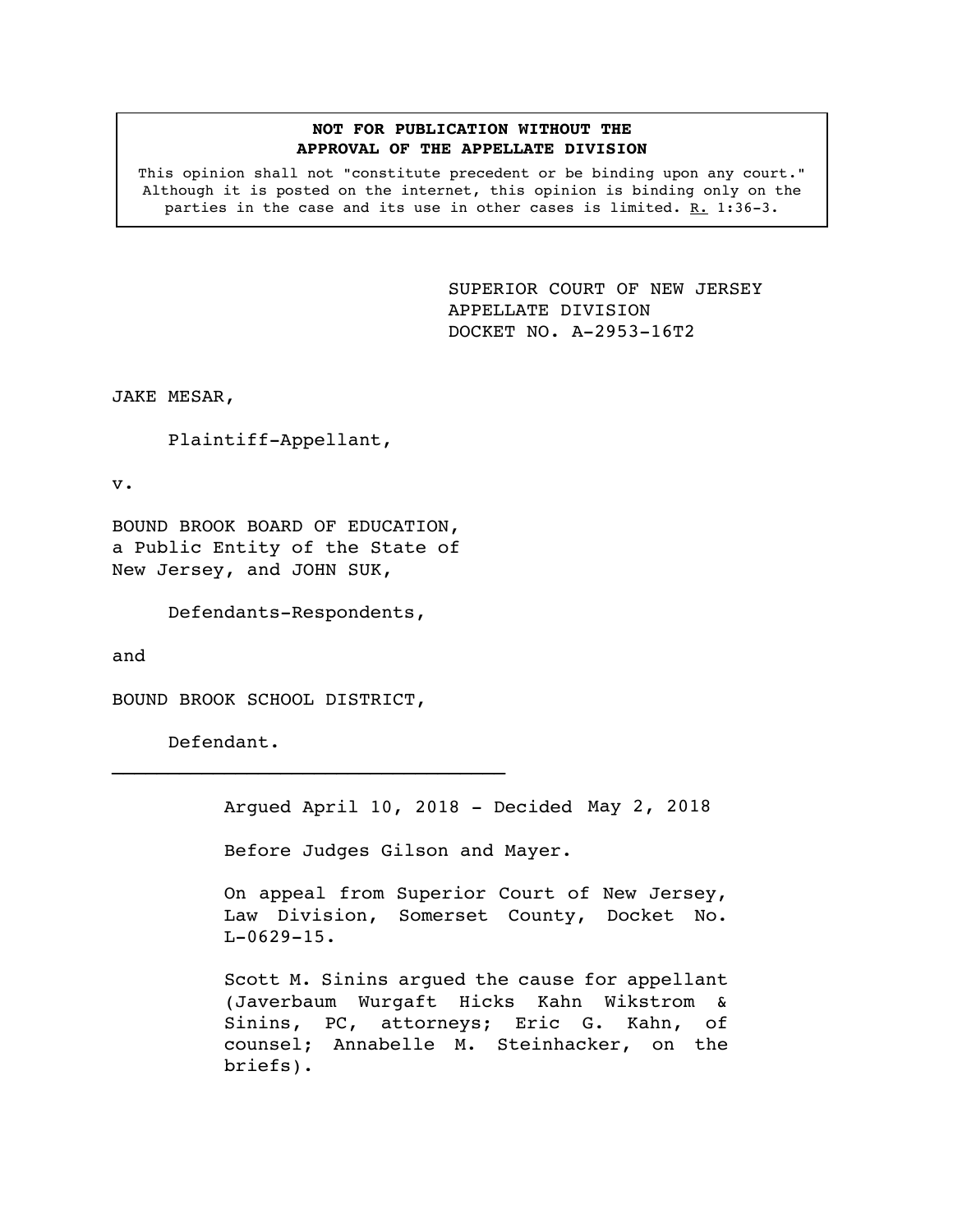William S. Bloom argued the cause for respondents (Methfessel & Werbel, attorneys; Edward L. Thornton and Steven A. Unterburger, on the brief).

## PER CURIAM

i<br>L

Plaintiff Jake Mesar appeals from a February 17, 2017 order granting summary judgment in favor of defendants Bound Brook Board of Education and John Suk. $^{\rm l}$  We affirm in part and reverse in part.

Plaintiff injured his ankle sliding into third base during a junior varsity (JV) baseball game. Suk was the JV baseball coach for Bound Brook High School (Bound Brook) and was also acting as the third base coach during the game in which plaintiff was injured.

The slide causing plaintiff's injury occurred in the second inning of the game. Plaintiff, a freshman at Bound Brook, took his at bat with runners on second and third base. With Bound Brook ahead by a score of six to zero, plaintiff hit a long drive to left-centerfield. Plaintiff made it safely past first and second base while the opposing team's outfielder retrieved the ball. Plaintiff continued rounding toward third base. The opposing team's outfielder sought to throw plaintiff out at third

Defendant Bound Brook School District is not a legal entity subject to suit.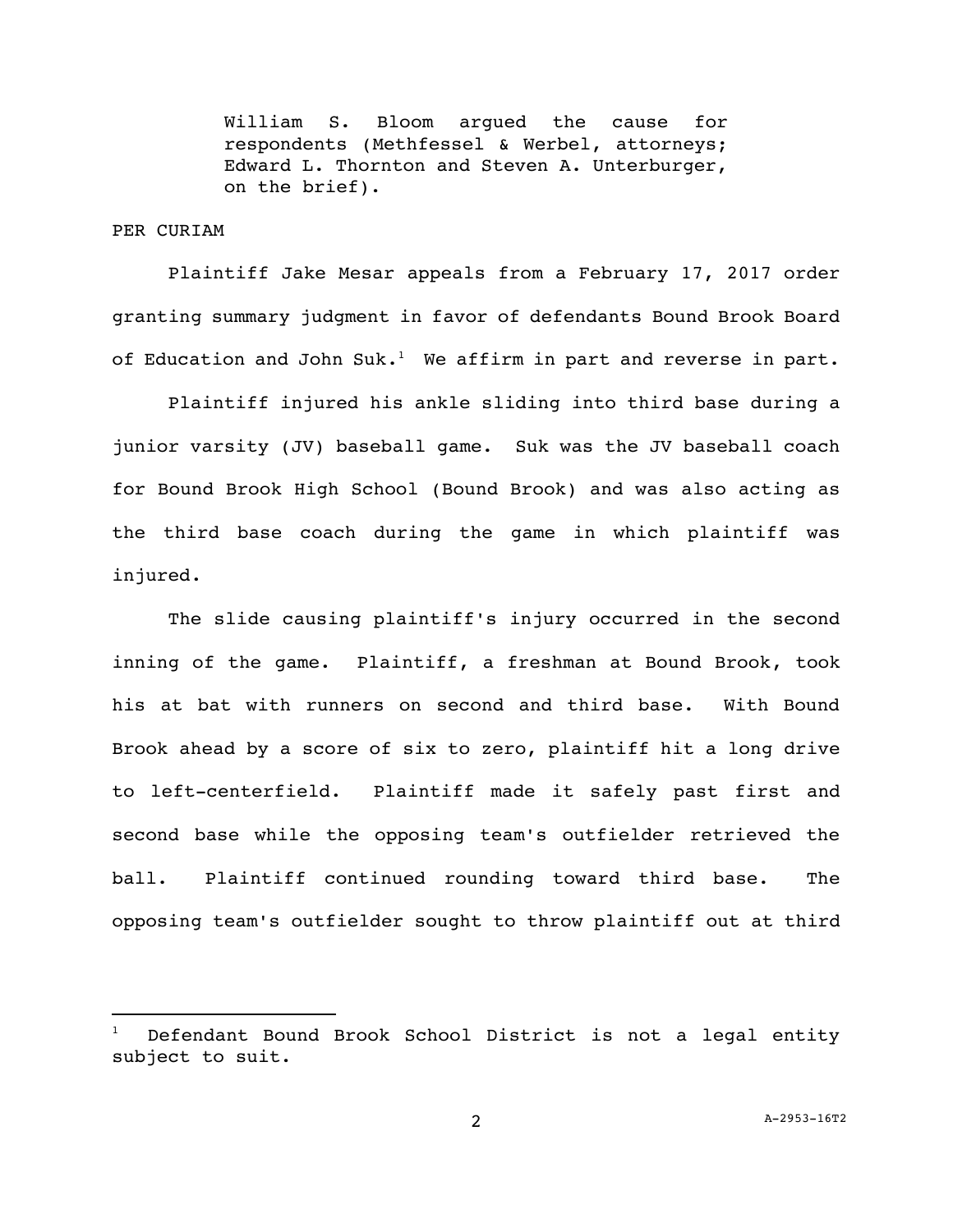base. Suk, believing there was going to be a "bang-bang"<sup>2</sup> play at third base, instructed plaintiff to slide. During the slide into third base, plaintiff's cleat "dug into the dirt and the force of the slide caused him to roll over his right ankle." Plaintiff's ankle injury required surgery.

Plaintiff filed suit alleging defendants "negligently" and "carelessly" supervised the JV baseball game. Following discovery, defendants moved for summary judgment, arguing Suk did not breach the heightened recklessness standard articulated in Crawn v. Campo, 136 N.J. 494 (1994). Defendants contended there were no genuine issues of material fact proffered by plaintiff that could support a finding that Suk breached his duty of care under the recklessness standard. Plaintiff opposed the motion, arguing the applicable standard of care was negligence, not recklessness.Plaintiff also argued that even if recklessness was the proper standard of care, Suk's conduct was reckless.

The motion judge determined that recklessness was the applicable standard under the factual circumstances, and plaintiff failed to plead recklessness. Because plaintiff failed to plead

i<br>L

 $2$  A "bang-bang" play is "an attempted tag or force play at a base when the runner and the ball arrive simultaneously. The events occur in quick succession, making it difficult for the umpire . . . to determine whether the runner is safe or out." The Dickson Baseball Dictionary 55 (3d ed. 2009).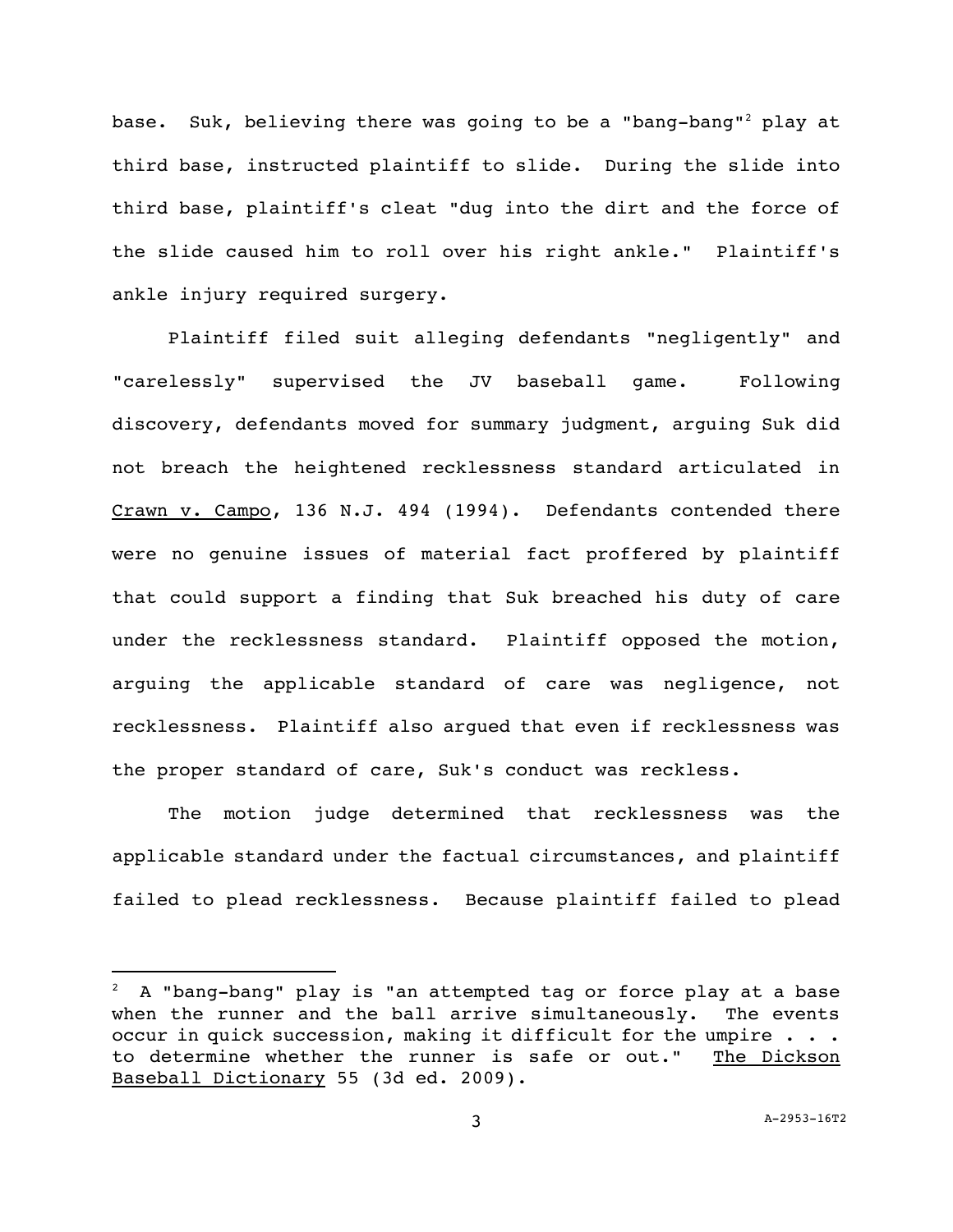recklessness, the motion judge granted defendants' motion and dismissed the complaint without analyzing whether defendants' conduct met the recklessness standard.

On appeal, plaintiff argues the motion judge erred in dismissing his complaint for failure to state a claim. Plaintiff contends the applicable standard of care in this case is negligence; however, even if recklessness is the proper standard of care, plaintiff claims he satisfied New Jersey's liberal noticepleading requirements and his complaint asserted a claim against defendants for recklessness. Plaintiff also argues that a jury must resolve whether the standard of care in this matter is negligence or recklessness.

We review a grant of summary judgment de novo, applying the same standard as the trial court. Templo Fuente De Vida Corp. v. Nat'l Union Fire Ins. Co. of Pittsburgh, 224 N.J. 189, 199 (2016). Summary judgment must be granted "if the pleadings, depositions, answers to interrogatories and admissions on file, together with the affidavits, if any, show that there is no genuine issue as to any material fact challenged and that the moving party is entitled to a judgment or order as a matter of law." Ibid. (quoting R.  $4:46-2(c)$ . The court considers the evidence "in the light most favorable to the non-moving party" and determines whether it would be "sufficient to permit a rational factfinder to resolve the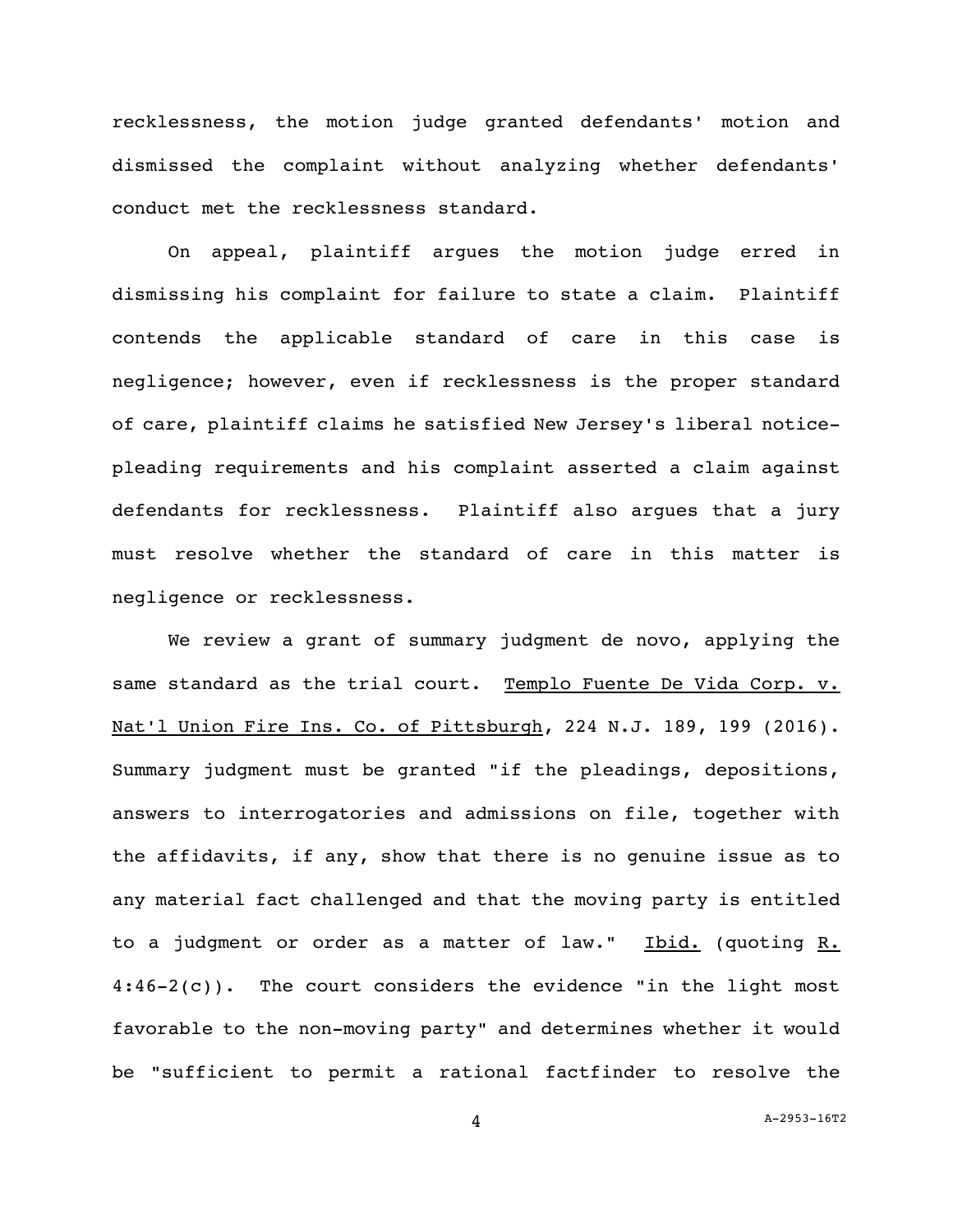alleged disputed issue in favor of the non-moving party." Brill v. Guardian Life Ins. Co. of Am., 142 N.J. 520, 540 (1995). In such reviews, the "trial court's interpretation of the law and the legal consequences that flow from established facts are not entitled to any special deference." Estate of Hanges v. Metro. Prop. & Cas. Ins. Co., 202 N.J. 369, 382 (2010) (quoting Manalapan Realty, LP v. Twp. Comm. of Manalapan, 140 N.J. 366, 378 (1995)).

A request for dismissal based on failure to state a claim "may be made in any pleading permitted or ordered, or by motion for summary judgment or at the trial on the merits."  $R. 4:6-7$ . When considering a  $Rule 4:6-2(e)$  motion to dismiss a complaint for failure to state a claim upon which relief can be granted, a trial court must determine "whether a cause of action is 'suggested' by the facts." Printing Mart-Morristown v. Sharp Elec. Corp., 116 N.J. 739, 746 (1989). The court must "search[] the complaint in depth and with liberality to ascertain whether the fundament of a cause of action may be gleaned even from an obscure statement of claim, opportunity being given to amend if necessary." Ibid. (quoting Di Cristofaro v. Laurel Grove Mem'l Park, 43 N.J. Super. 244, 252 (App. Div. 1957)). We apply a de novo standard when reviewing an order dismissing a complaint for failure to state a claim. State ex rel. Campagna v. Post Integrations, Inc., 451 N.J. Super. 276, 279 (App. Div. 2017).

5 A[-2953-16T2](#page-0-0)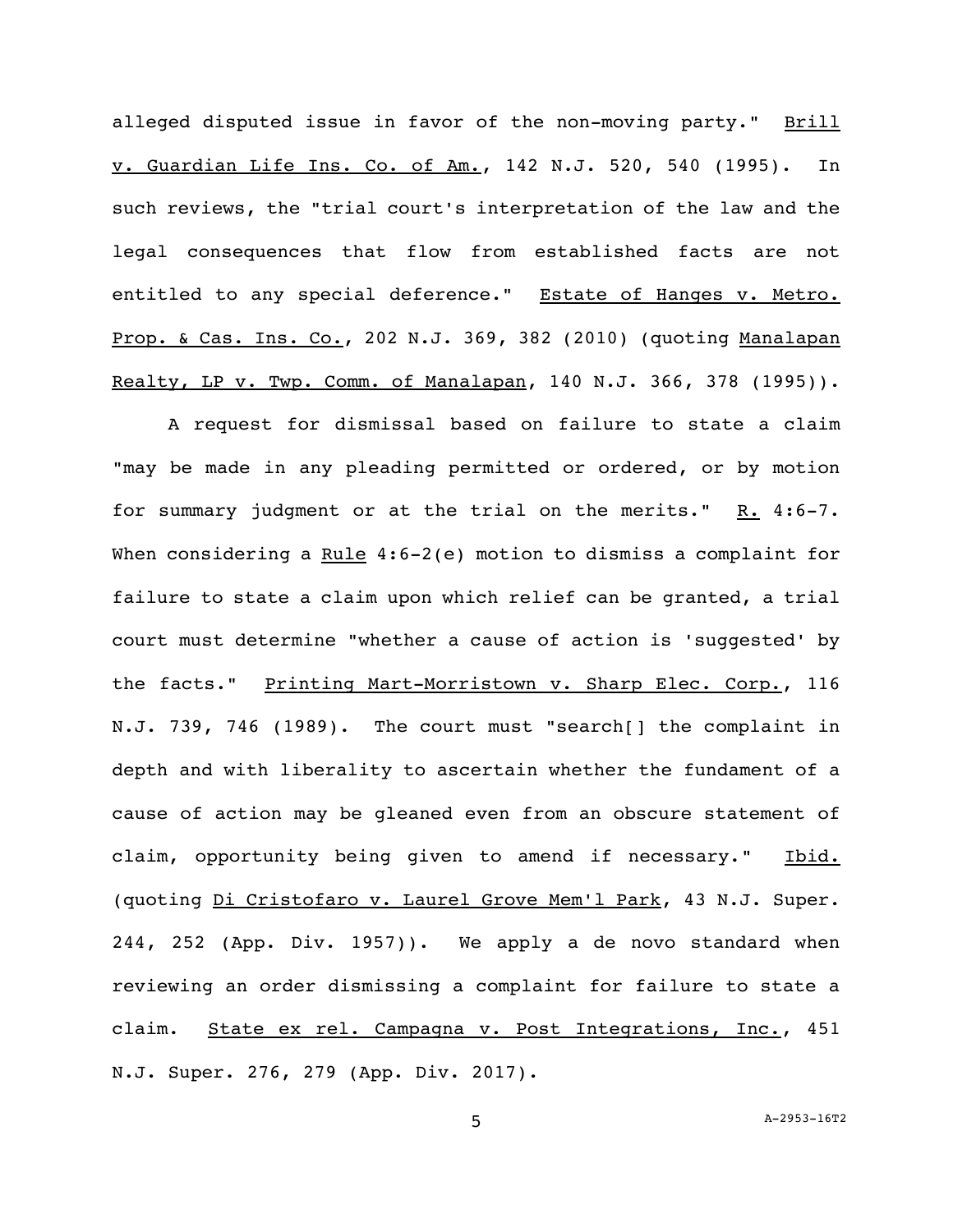Our Supreme Court has determined that "the duty of care applicable to participants in informal recreational sports is to avoid the infliction of injury caused by reckless or intentional conduct." Crawn, 136 N.J. at 497. In Crawn, the plaintiff, a catcher in a pickup softball game, was injured when the defendant slid into him at home plate. The Court recognized the recklessness standard "is driven by the perception that the risk of injury is a common and inherent aspect of informal sports activity." Id. at 500. The Court then analyzed the public policy favoring adoption of the heightened standard of recklessness for recreational sports, including, specifically, "the promotion of vigorous participation in athletic activities," and the avoidance of "a flood of litigation." Id. at 501. The Court also considered that "[p]hysical contact is an inherent or integral part of the game in many sports." Id. at 504.

After undertaking a comprehensive review of the public policy considerations and applying notions of fairness, the Court adopted the recklessness standard for participants in recreational sports activities. Id. at 508. The Court concluded

> [t]he heightened recklessness standard recognizes a commonsense distinction between excessively harmful conduct and the more routine rough-and-tumble of sports that should occur freely on the playing fields and should not be second-guessed in the courtroom.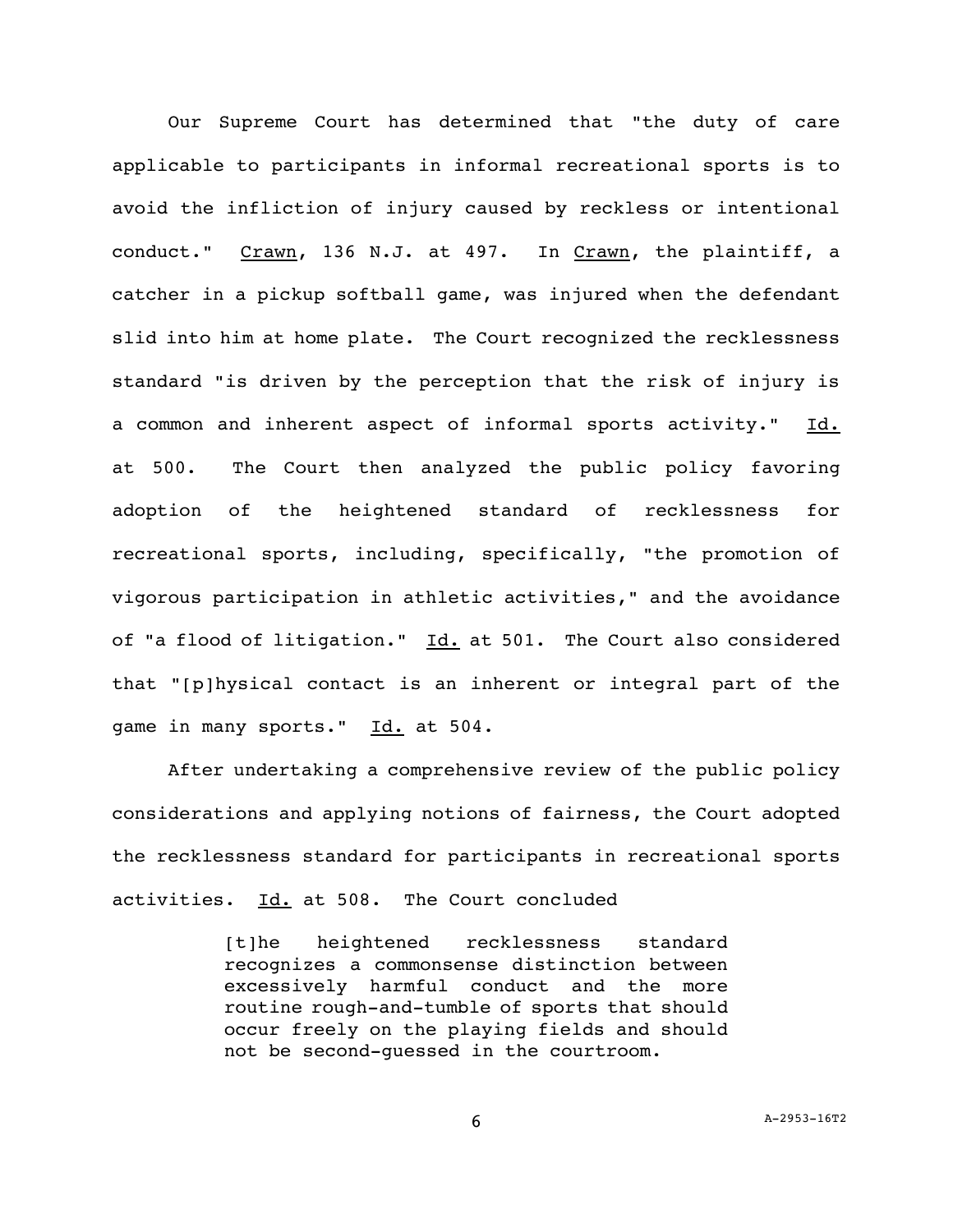[Ibid.]

Four years after Crawn, we analyzed the standard of care for a sports instructor. In Rosania v. Carmona, 308 N.J. Super. 365 (App. Div. 1998), the plaintiff, an adult participant and invitee at a commercial martial arts academy, was undergoing a proficiency test against his instructor. The instructor, who owned the academy, kicked the plaintiff in the face, causing the plaintiff's retina to detach.  $Id.$  at 369. The academy had rules against certain contact, specifically contact to the head area. We held that "instructors and coaches owe a duty of care to persons in their charge not to increase the risks over and above those inherent in the sport."  $Id.$  at 373. We concluded

> if the jury found the risks inherent in the karate match between [plaintiff] and his instructor were materially increased beyond those reasonably anticipated based upon the published dojo rules, it should not have been charged to consider defendants' fault under the heightened Crawn standards, but under the ordinary duty owed to business invitees, including exercise of care commensurate with the nature of risk, foreseeability of injury, and fairness in the circumstances.

[Id. at 374].

We expressly stated we did not intend to alter or modify the recklessness standard applicable to participants in recreational sports set forth in Crawn. Id. at 373. Since Rosania, New Jersey courts have consistently applied the Crawn recklessness standard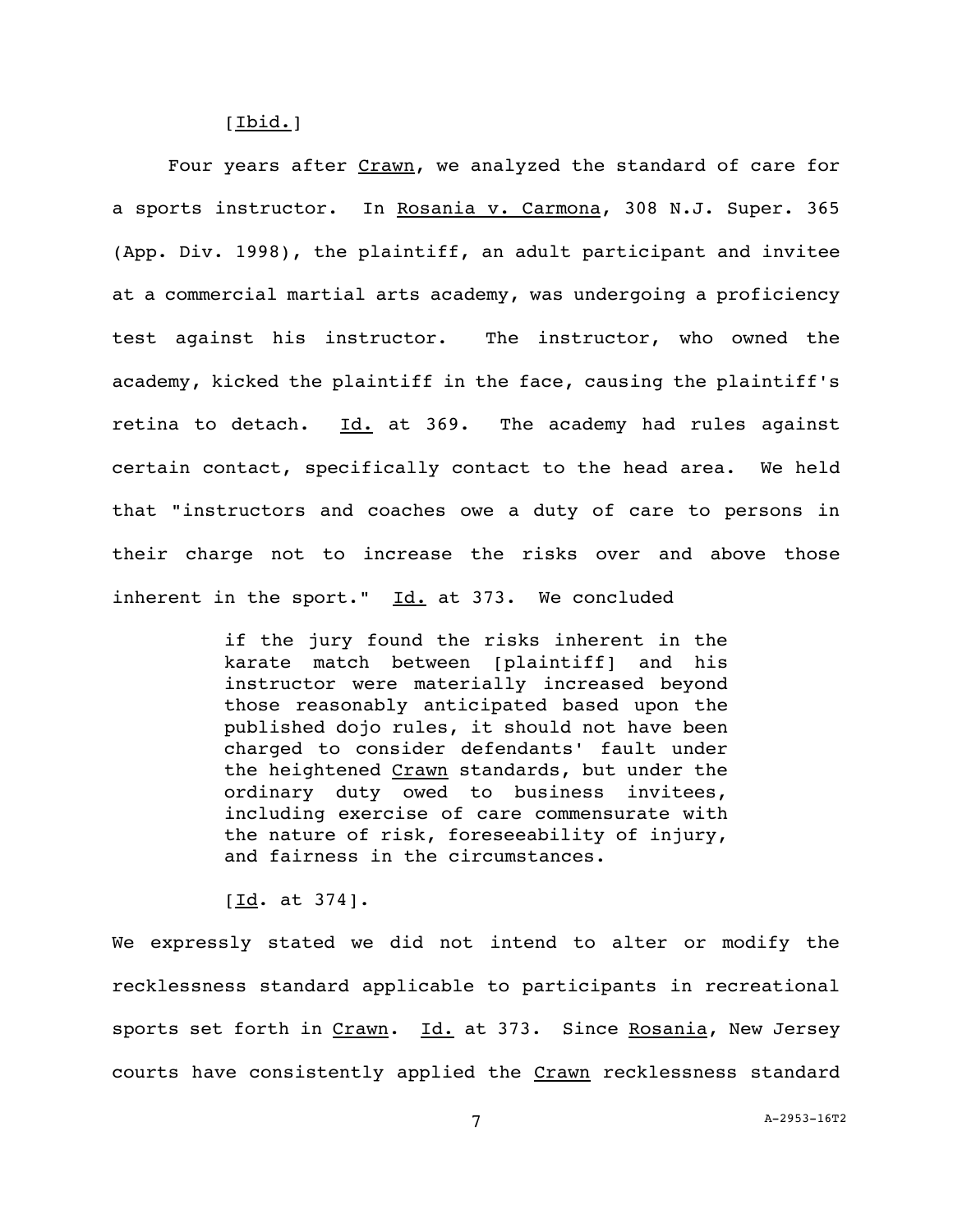to participants in recreational sports and activities. See, e.g., Schick v. Ferolito, 167 N.J. 7, 18-19 (2001) (applying the recklessness standard to a golf injury); Dare v. Freefall Adventures, 349 N.J. Super. 205, 213 (App. Div. 2002) (applying the recklessness standard to a skydiving injury); Obert v. Baratta, 321 N.J. Super. 356, 358-60 (App. Div. 1999) (applying the recklessness standard to a softball injury).

Plaintiff contends that the applicable standard of care should be decided by a jury in accordance with Rosania. We reject plaintiff's argument. In Rosania, we did not conclude that a jury must decide the applicable standard of care in every sports injury case. The question was whether the instructor in Rosania increased the risks above those inherent in karate. Unlike in Rosania, here plaintiff produced no evidence that could warrant a departure from the recklessness standard. Based on Crawn, we find recklessness is the proper standard of care applicable in this case and that the question of the standard of care need not be determined by a jury.

Having found recklessness to be the proper standard in this case, we consider plaintiff's argument that the judge mistakenly dismissed his claims for failure to state a cause of action. According to plaintiff, defendants never argued that he failed to plead a claim for recklessness, and the judge's dismissal of his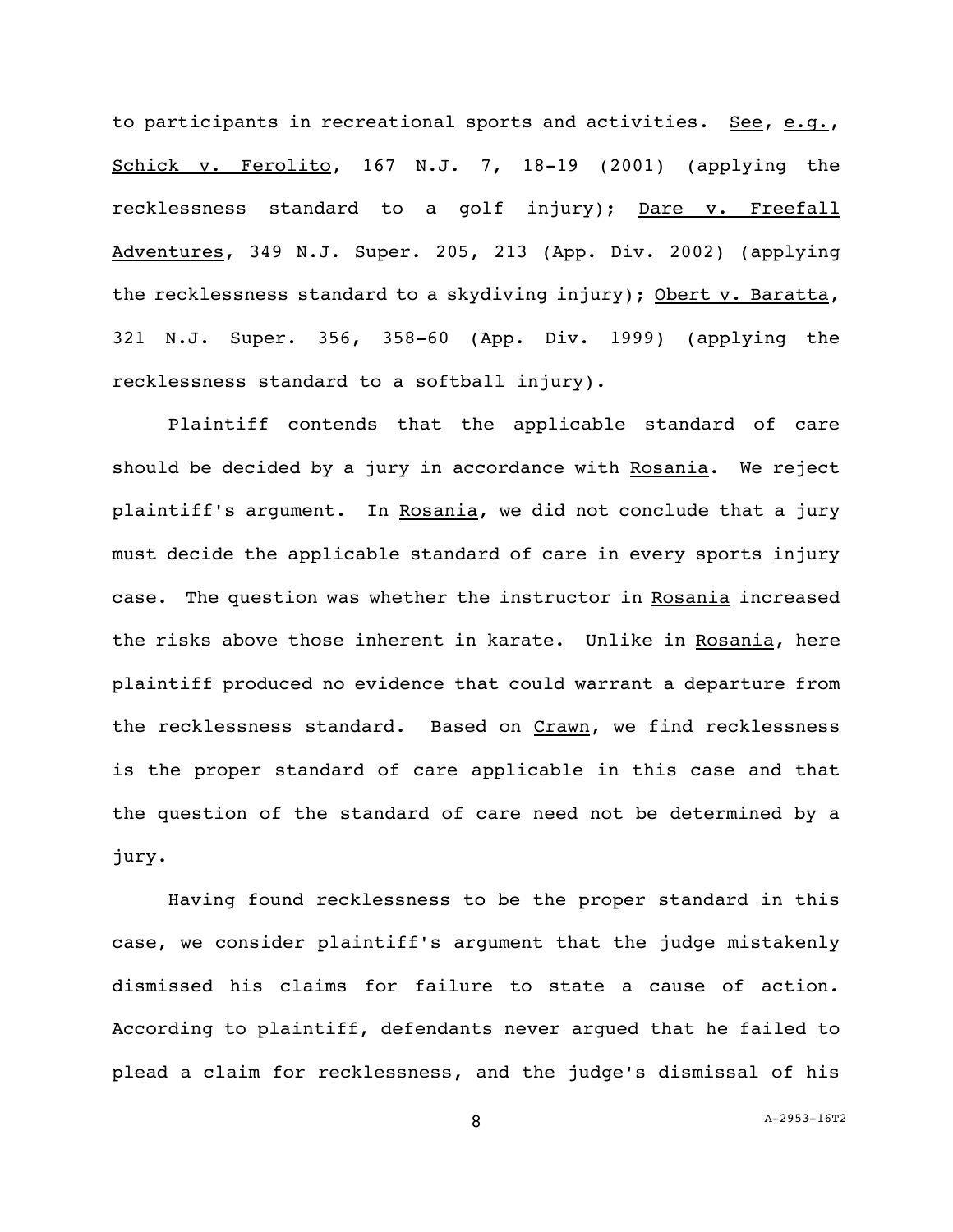complaint on that basis "deprived [p]laintiff of an opportunity to defend his pleadings."

Plaintiff claims a similar sua sponte dismissal for failure to state a cause of action was rejected by this court in Klier v. Sordoni Skanska Const. Co., 337 N.J. Super. 76 (App. Div. 2001). In Klier, immediately prior to trial, the judge sua sponte dismissed the plaintiff's case for failure to state a cause of action. Id. at 81-82. We reversed, finding the plaintiff in Klier was not provided with due process of law because he did not have notice or the opportunity to be heard. Id. at 84. We expressly rejected "a procedure whereby a judge sua sponte, without notice to a party, resorts to a 'shortcut' for the purposes of 'good administration' and circumvents the basic requirements of notice and opportunity to be heard." Id. at 84-85.

Plaintiff cites allegations in the complaint to support his argument that the complaint's "language [was] broad and flexible enough to include a standard of recklessness." The complaint specifically alleges

> [a]t all times material to the within cause of action, and while the aforesaid baseball game was being conducted, [d]efendants . . . had a duty to properly, reasonably, and carefully supervis[e] all students involved in the sports program or recreational program operated, managed, supervised, controlled or sponsored by said [d]efendants and to provide such students, including [p]laintiff, with